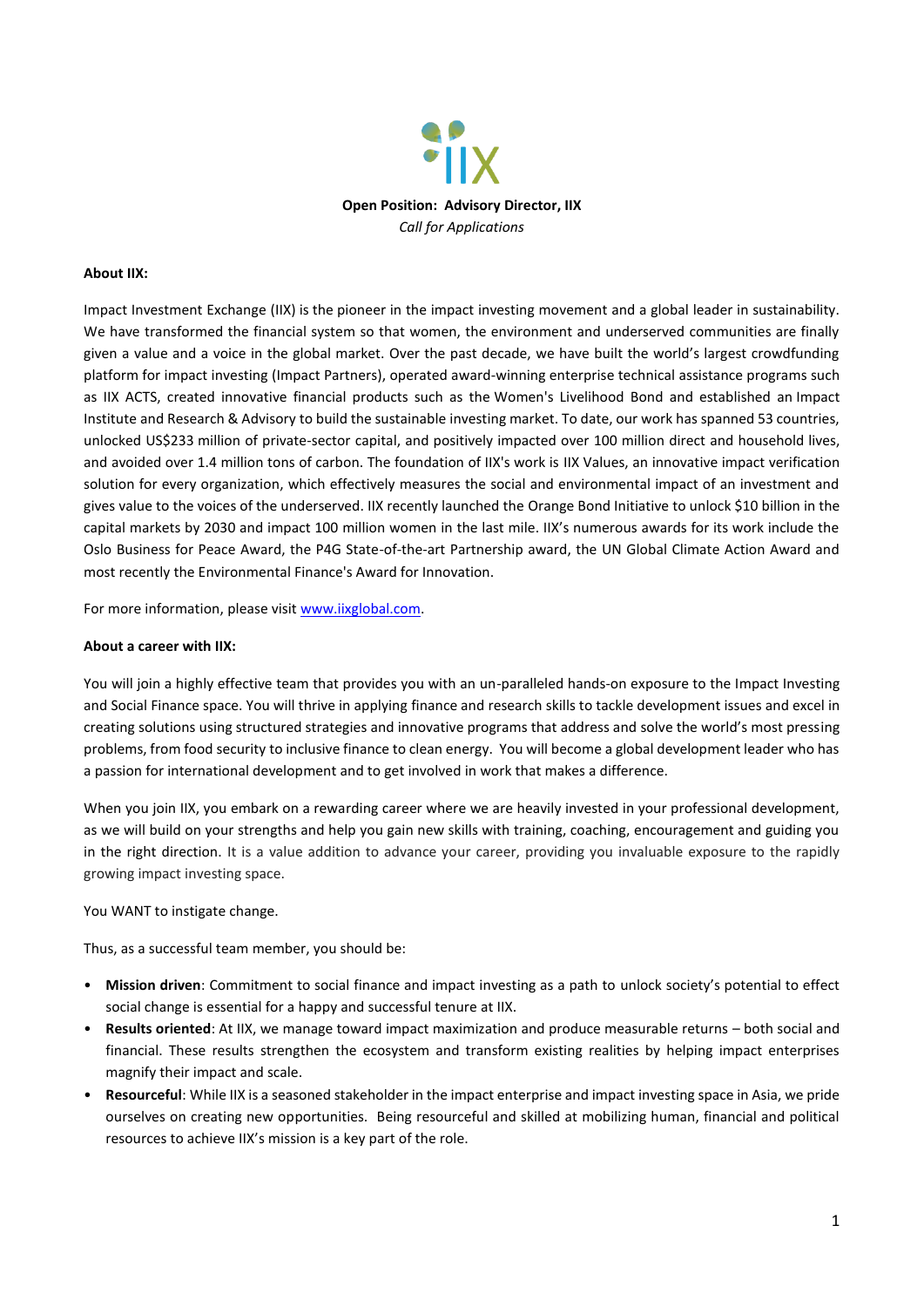Some of our clients include foundations such as the Rockefeller Foundation and Bank of America-Merrill Lynch Foundation, corporations such as Standard Chartered Bank and KKR, international non-profits such as Oxfam and World Vision, multilateral institutions such as the Asian Development Bank, UN Agencies such as UNDP, and government agencies such as USAID and SIDA.

\*\*\*\*\*

# **About the role:**

IIX seeks a Director for its Advisory Services Team. The Director's primary responsibility will be to manage and oversee the business development, advisory, and partnership initiatives. We are looking for a communicator, a thinker and a doer who naturally builds relationships that lead to results. You will be able to transition seamlessly from thinking strategically about new business relationships (with donors/clients/investors/INGOs) to managing the relationships and executing new pilot initiatives. We have a small and energetic team, and this is a roll-up-your-sleeves kind of role. We want someone who first and foremost has a positive attitude and is passionate about growing the space through IIX's work. In addition, she/he is creative, a problem solver, who knows how to push the envelope, and is an incredibly fast learner. You will have P&L responsibility which means you have to have comfort around managing and delivering on a budget. This also means you have to love business development and have a track record in closing in on potential opportunities.

The position is based in Singapore. Remote candidates may be considered on a case by case basis.

## **Responsibilities:**

## Advisory Services

- Maintain and oversee strategic business development initiatives and get involved in organization-wide operational efforts such as partnerships development
	- o Support the Founder and CEO in developing proposals for product development and advisory assignments
	- o Cultivate and close relationships with individual partners to enhance IIX's visibility, access, and influence, while developing a broader platform for further pipeline building
	- o Create and direct new business opportunities
	- o Develop an understanding of IIX's strategy and preferred approach for partnerships and program fundraising
	- o Ability to pitch, win and execute new advisory projects
	- o Able to work with a variety of stakeholders including SMEs, MNCs, INGOs, DFIs and governmental bodies
	- o Oversee and manage the delivery of advisory assignments for clients
- Bid/proposal Management
	- o Oversee bid proposal process, invoicing, and management of proposals
- Program/Project Management
	- o Manage all aspects of IIX programs, including liaising with donor agencies and program stakeholders.
	- $\circ$  Contribute and lead the technical content and design of the program, as applicable.
	- o Create and direct new business opportunities, provide strategic business planning, including exploring and executing grant funding and other revenue opportunities.

# **Required Qualifications:**

- Minimum of 12 years of combined experience in business development, management consulting or similar experience, or equivalent
- Brings your own network of potential partners